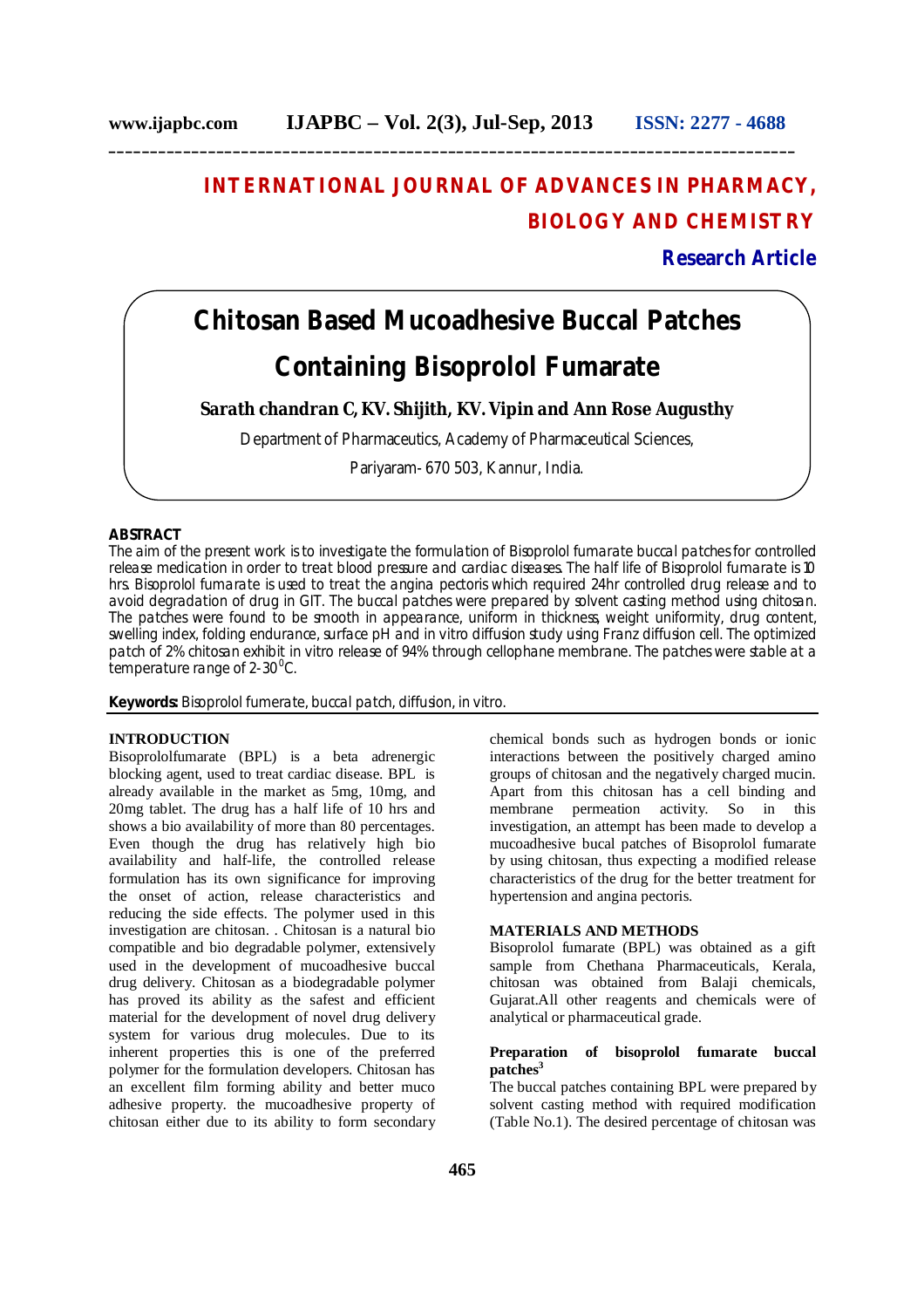dissolved in 1% acetic acid by stirring in a mechanical stirrer for 2 hours. This solution was filtered through a muslin cloth to remove debris. The above solution was added with calculated amount of BPL and10 % ethanol and stirred in a mechanical stirrer for 2 hours. This solution was kept overnight to remove air bubbles and poured in to a glass mould having a surface area of  $40 \text{ cm}^2$ , to which glycerin added as plasticizer. It was dried in an oven at  $45^{\circ}$ C, cut in to desired size, and packed in to aluminium foil for further studies.

#### **Folding Endurance4,5**

Folding endurance of the patches was determined by repeatedly folding a small strip of the patch (approximately 2x2 cm) at the same place till it broke. The number of times patch could be folded at the same place, without breaking gives the value of folding endurance.

#### Patch thickness<sup>6</sup>

The thickness of the buccal patch was measured by using screw gauge with a least count of 0.01 mm at different spots of the patches. The thickness was measured at five different spots of the patch and average was taken.

#### **Weight variation**

Ten patches of  $1 \text{cm}^2$  were weighed individually and average of those patches measured.

## **Surface pH 7,8,9**

Buccal patches were left to swell for 1 hour on the surface of 2% agar plate, it was allowed to stand until it is solidified to form a gel at room temperature. The surface pH was measured by means of pH paper placed on the surface of the swollen patch.

#### **% Swelling Index 10,11**

The developed buccal patches were cut in to small sizes of 1.5 cm diameter. This patch was placed on the surface of 2% agar plate and the diameter at different time intervals where taken up to 5 hrs and the percentage swelling index was calculated using the formula,

$$
\% SD = \frac{Dt - Do}{Do} \times 100
$$

Where,  $% SD = %$  swelling by diameter method  $D_t$  = diameter of swollen patch after time t  $D_0$  = original patch diameter.

#### **% Moisture content4,5**

The buccal patches were weighed accurately and kept in desiccators containing anhydrous calcium chloride. After three days, the patches were taken out and weighed. The moisture content (%) was determined by the formula:

**% Moisture content = Initial weight – Final weight × 100 Initial weight**

#### **Tensile Strength12,13**

The instrument used to measure the tensile strength was designed in pharmaceutics laboratory especially for this project work. The instrument is a modification of chemical balance used in the normal laboratory. One pan of the balance was replaced with one metallic plate having a hook for attaching the film. The equilibrium of the balance was adjusted by adding weight to the right pan of balance. The instrument was modified in such a way that the patch can be fixed up between two hooks of horizontal beams to hold the test film. A film of 2.5cm length was attached to one side hook of the balance and the other side hook was attached to plate fixed up to the pan as shown in the figure.

Tensile strength, 
$$
T = \frac{M x g}{B x t} Dynes/cm^2
$$

**T= force at break/ initial cross-sectional area of sample.**

#### Where,

 $M =$  mass in grams  $g =$  acceleration due to gravity 980 cm/sec<sup>2</sup>  $\bar{B}$  = breadth of the specimen in cm

 $t =$  thickness of sample in cm.

# **%Drug content14,15,16**

Prepared buccal patch was dissolved in 100ml of Phosphate buffer solution (PBS) of pH 6.8 using a magnetic stirrer for 12 hours and then sonicated for 30 minutes. The solution was centrifuged and then filtered. The drug content determination was done by using UV spectroscopy at 223 nm.

## **In vitro diffusion study17.18**

In vitro diffusion study was performed by using modified franz diffusion cell across cellophane membrane. Phosphate buffer solution (PBS) of pH 6.8 was used as medium for diffusion study. Patches of dimension  $2x2cm^2$  were placed on the membrane, which was placed between donor and receptor compartment of franz diffusion cell. Cellophane membrane was brought in contact with PBS of pH 6.8 filled in receptor compartment. Temperature was maintained at  $37^{\circ}$ C with stirring at  $50$  rpm using magnetic beed stirrer. 1ml of sample was withdrawn from receptor compartment at pre-determined interval and was replaced with fresh PBS of pH 6.8.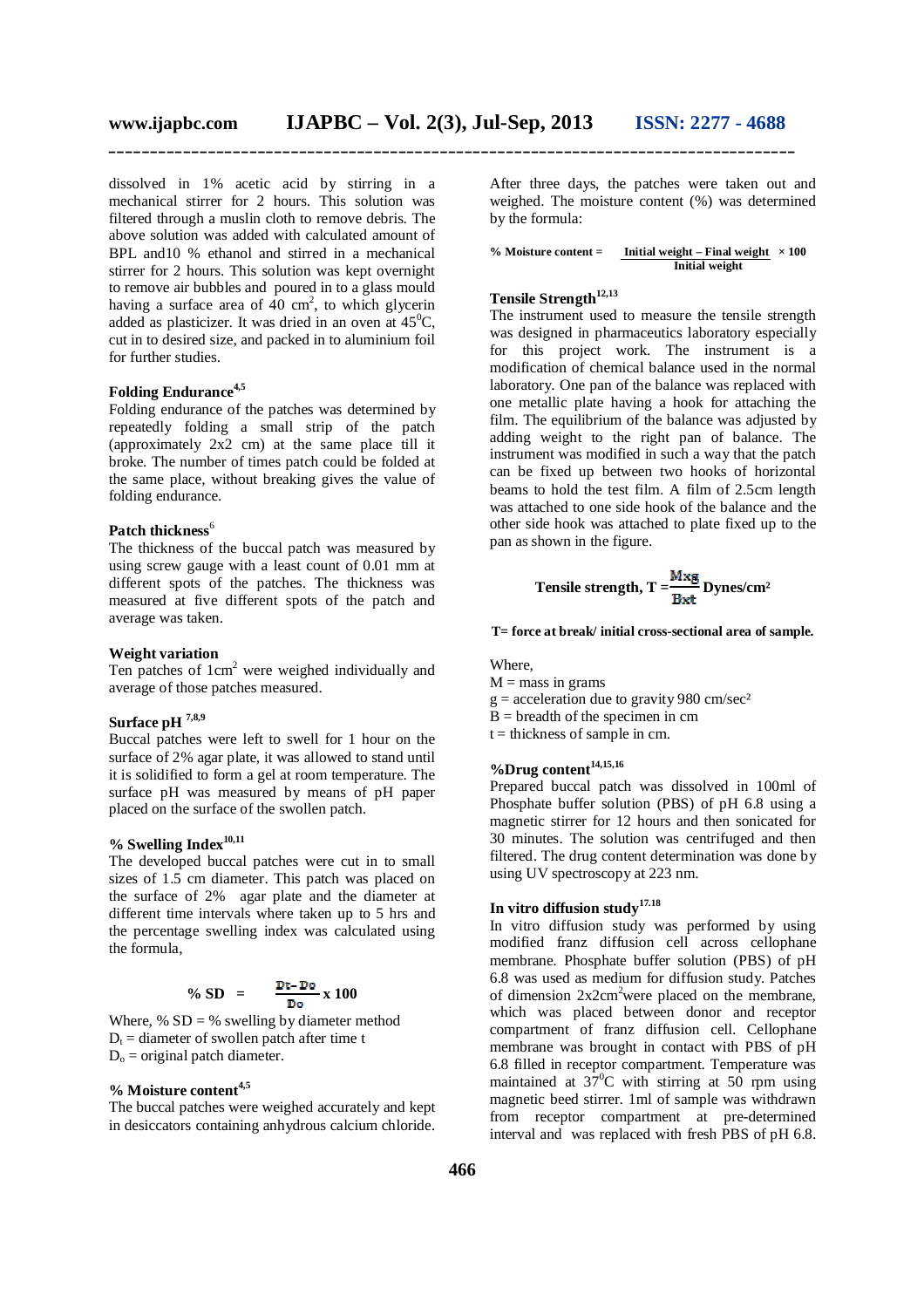With suitable dilution, samples were measured for absorbance at 223nm using UV visible spectrophotometer.

#### **Stability study19,20**

Stability studies were performed in accordance with ICH guidelines for accelerated stability testing. Patches  $(2x2 \text{ cm}^2)$  were wrapped individually in aluminium foil and maintained at refrigerated temperature(4 $\pm 2^{0}$ C), room temperature(30 $\pm 2^{0}$ C) and oven temperature (45 $\pm$ 2<sup>o</sup>C) and 75  $\pm$  5% RH for a period of 1 month. Changes in the appearance and drug content of the stored patches were investigated after storage period.

#### **RESULTS AND DISCUSSION**

The results of evaluations were summarized in table (Table No.2). The developed chitosan patches were smooth and flexible. All the characteristics such as folding endurence, thickness average weight, % swelling index, moisture content, tensile strength and % drug content were increased with increase in concentration. The reason behind this is, at higher concentration the more polymer chain with flexible nature may be available, which resulted in higher folding endurence value<sup>22</sup>. It was already proved by the researchers that, the thickness, average weight, % swelling index, moisture content and tensile strength will increases with increase in concentration of polymer<sup>23,24</sup>. The surface pH value indicating that the patches may not produce any irritation to oral mucosa and safer for application<sup>25</sup>. The % drug content was higher with F2, this may be due to higher entrapment efficacy of chitosan polymer at higher  $concentration<sup>24</sup>$ .

The diffusion data obtained for the buccal patches containing BPL with different concentrations of chitosan were closely assessed. The % drug diffused was plotted against time (Table No.3 and Fig No.1). The % drug diffused from formulation F1 and F2 were found to be 83.66% and 93.96% respectively after 12 hours diffusion (Table No.3). From the data it can be assumed that the %drug diffused from formulation F2 containing 2% chitosan had approximately 13% greater release than formulation F1. Since both the formulation containing equal amount of ethanol (ie, 10%), the role of ethanol as a permeation enhancer cannot be emphasized in this study. But the possibility of ethanol influence on the diffusion pattern may not be neglected. When ethanol combines with the optimum level of polymer, there may be a possibility of good initial burst release as well as better diffusion profile for a drug such as BPL. This may be a possibility for improved release profile of formulation F2. Apart from this, chitosan

possess inherent permeation enhancing property, which might have resulted in a synergistic effect with 10% ethanol incorporated in formulation for improved release properties of chitosan based buccal patch<sup>26</sup>. After good initial burst release from F2, good controlled release profile was maintained for the entire duration of investigation. This may be due to the natural polymeric structure of chitosan which might have been reflected in F2 with 2% chitosan. Accelerated stability studies were performed in accordance with ICH guidelines with necessary modifications. The studies were carried out to verify the changes in physical characteristics such as color, thickness, folding endurance and pH along with changes in % drug content at three different conditions of higher temperature  $(45\pm2\degree C)$ , room temperature (30 $\pm 2^0$ C), and refrigeration temperature  $(4\pm2^0C)$ . After the completion of one month, formulation F1 with 1% chitosan had 95.90±0.05% of drug content reported at room temperature, with a minor decrease during the storage at refrigeration temperature of  $4 \pm 2^{0}$  C. But when the drug content was estimated for F1 at oven temperature, the drug content dropped significantly to 76.30±0.05%. Similar drop in %drug content were observed in case of formulation F2 when kept at higher temperature. Loss in % drug content was found to be minimum in case of formulation of F2 with 2% chitosan. (Table No.4).

|  |  |  |  | <b>Table 1: Composition of formulations</b> |
|--|--|--|--|---------------------------------------------|
|--|--|--|--|---------------------------------------------|

|                                   | <b>Formulation code</b> |     |
|-----------------------------------|-------------------------|-----|
| <b>Ingredients</b>                | F1                      | F2  |
| Bisoprolol fumarate               | 100                     | 100 |
| Chitosan $(\%)$ in acetic acid 1% | $1\%$                   | 2%  |
| Ethanol 10%                       |                         |     |
| Glycerine                         | 0.5                     | ว ร |

#### **Table 2: Characterization of developed formulations**

| <b>FORMULATION CODE</b>       | F1         | F <sub>2</sub> |  |
|-------------------------------|------------|----------------|--|
| Appearance                    | mooth      | mooth          |  |
| <b>Texture</b>                | exible     | exible         |  |
| Folding endurance             | $90+2$     | $10\pm 2$      |  |
| Thickness(mm)                 | $6 + 0.1$  | $7 + 0.2$      |  |
| Average weight (mg)           | 10.8       | 11.3           |  |
| Surface pH                    | 6.5        | 6.7            |  |
| swelling index(after 5 hours) | 30         | 36             |  |
| % Moisture content            | 1.4        | 1.7            |  |
| Tensile strength (Kg/cm2)     | $7 + 0.02$ | $5 \pm 0.03$   |  |
| % Drug content                | 6.05       | 08.79          |  |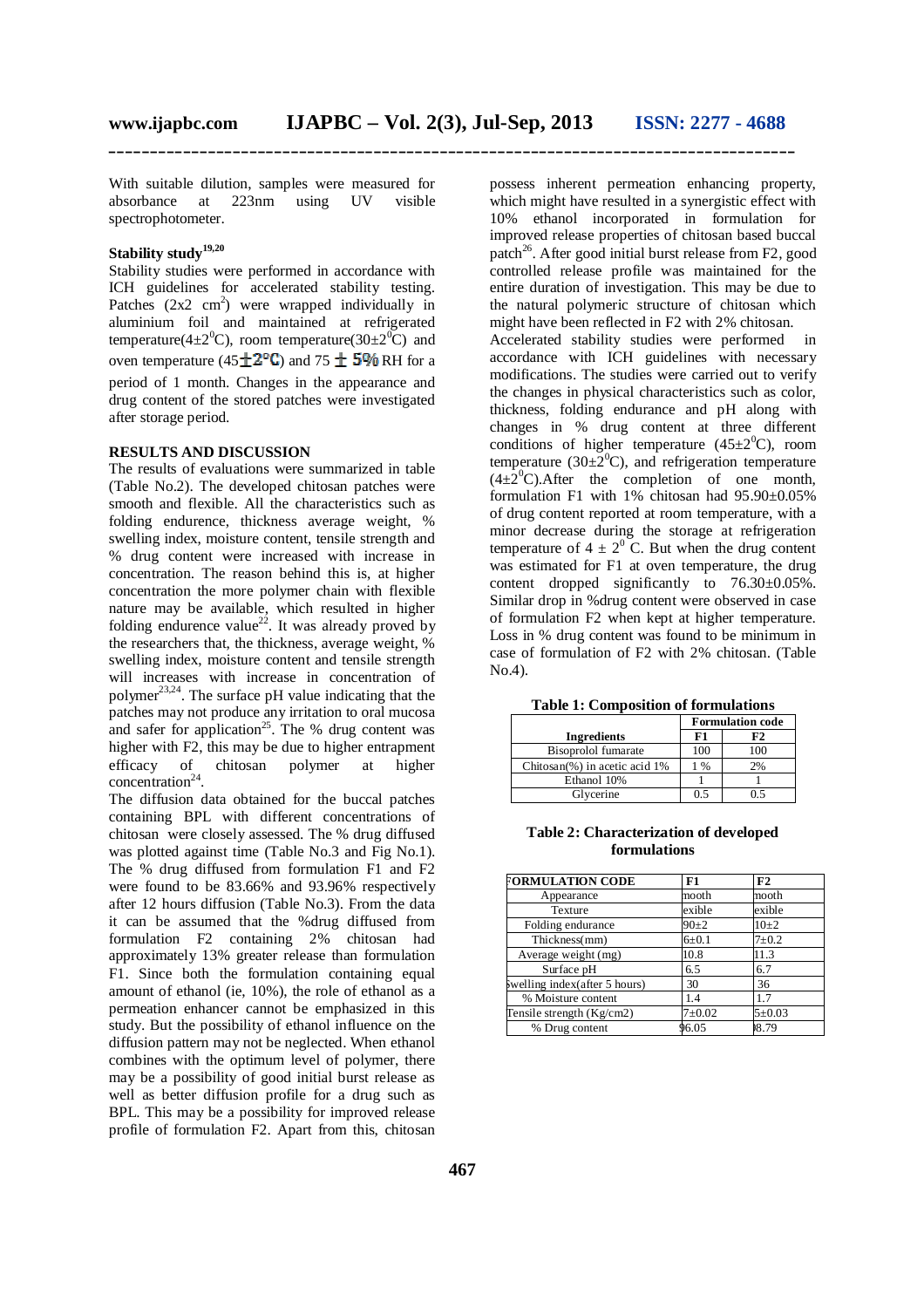|  |  | Table 3: Comparison of % drug diffused |
|--|--|----------------------------------------|
|  |  |                                        |

| from formulation F1 and F2 |                 |       |  |  |
|----------------------------|-----------------|-------|--|--|
| Time (hrs)                 | % Drug diffused |       |  |  |
|                            | F1              | F2    |  |  |
| $\theta$                   | 0               | O     |  |  |
| 0.5                        | 8.83            | 11.95 |  |  |
|                            | 16.78           | 25.5  |  |  |
| $\overline{c}$             | 25.41           | 33.4  |  |  |
| 3                          | 34.10           | 40.36 |  |  |
| $\overline{4}$             | 42.04           | 49.91 |  |  |
| 5                          | 50.31           | 62    |  |  |
| 6                          | 61.84           | 74.73 |  |  |
| 8                          | 77.15           | 89.17 |  |  |
| 12                         | 83.69           | 93.96 |  |  |

**Table 4: Stability study data of developed formulation F1- F6**

| <b>Formulation</b> | <b>Physical appearance</b> |        |  |                  | % Drug content |            |
|--------------------|----------------------------|--------|--|------------------|----------------|------------|
| code               |                            | 30+2°C |  | $4 + 2^{\circ}C$ | $30+2^0C$      | $45+2^{0}$ |
|                    |                            |        |  | 95.58            | 95.90          | 76.30      |
|                    |                            |        |  | 98.60            | 98.75          | 84.5       |



**Fig. 1: Comparison of % drug diffused from F1 and F2**

#### **CONCLUSION**

This investigation established the effectiveness of chitosan as a polymer to develop buccal patches containing bisoprolol fumerate. The results shown that buccal patches developed using chitosan were showing excellent characteristics which was ideally required for buccal patches,. More or less the patches were stable at varying conditions. In vitro diffusion profile of bisoprolol fumerate from chitosan was showing good initial burst release along with excellent controlled release profile for 12 hours duration. Based on investigation results, it may be suggested that 2% is the optimum concentration to develop a good buccal patch containing bisoprolol fumerate. Design and development of such buccal patches may be highly beneficial which can deliver drug up to a period of 12hrs duration. Hence application of buccal patches may ensure sufficient level of Bisoprolol fumarate in the body to avoid the possible angina attack for hypertensive patients.

Further clinical investigations may be recommended for Bisoprolol fumarate buccal patches with chitosan to substantially prove its ability as a safe, stable and effective drug delivery system.

#### **REFERENCES**

- 1. Sarathchandran C and Shijith KV. A concise insight on mucoadhesivebuccal drug delivery system. Lamb Acad Pub. 2012:1-65.
- 2. KV. Shijith, SarathChandran C, Vipin KV, Ann Rose Augusty and Premaletha K. A review on basics behind development of muco adhesive buccal drug delivery systems. IJAPBC. 2013;2(2):310-317.
- 3. Roy S, Pal K, Anis A, Pramanik K and Prabhakar B. Polymers in mucoadhesive drug delivery system, A brief note. Designed monomers and polymers. 2009;12:483- 495.
- 4. Indira Muzib Y and SrujanaKumari K. Mucoadhesivebuccal films of glibenclamide: